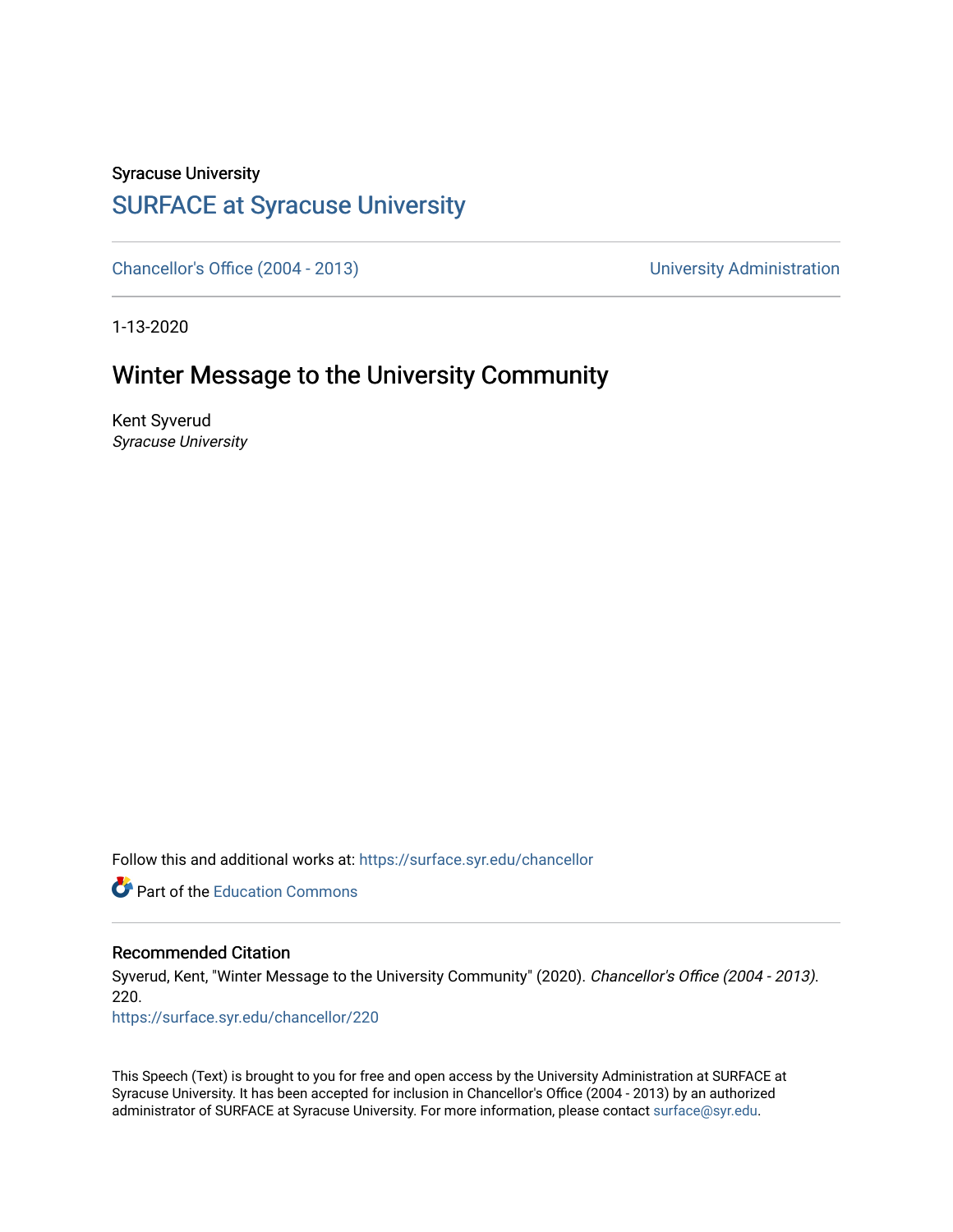# **Syracuse University**

Remarks by Chancellor Kent Syverud Delivered on January 13, 2020 Location: Melanie Gray Ceremonial Courtroom, Dineen Hall Remarks: Winter Message to the University Community

The Chancellor was introduced by Bea Gonzalez, Vice President for Community Engagement and Special Assistant to the Chancellor

Thank you, Bea, not only for your introduction, but for your continued leadership within the University. Good afternoon. Welcome to the Spring 2020 semester at Syracuse University. I also thank Dean Craig Boise and all of the folks on the law school team for opening the law school to this event. Thanks to all of you for joining us today.

Let's start with grace. This University—our students and our community went through a hard time at the end of the fall semester. A time when our students and community were exposed to hate and fear and racism and anti-Semitism and uncertainty. I am so thankful to so many who came forward with courage and with voice and with action to reaffirm the values of this community. I am thankful to those who called upon us all to live up to those values and to improve.

Our University is celebrating its  $150<sup>th</sup>$  anniversary year. Across history, there have been many challenging times. I am proud that, more often than not, our university community has taken advantage of those challenges to learn, to teach, to get better and to strengthen our values. For example, in 1988, 35 of our students studying abroad were killed in a terrorist bombing of Pan Am Flight 103 over Lockerbie, Scotland.

It would have been reasonable to expect that, after such an experience, our University community would turn inward in anger and fear. We might have pulled way back from study abroad, from international experiences for our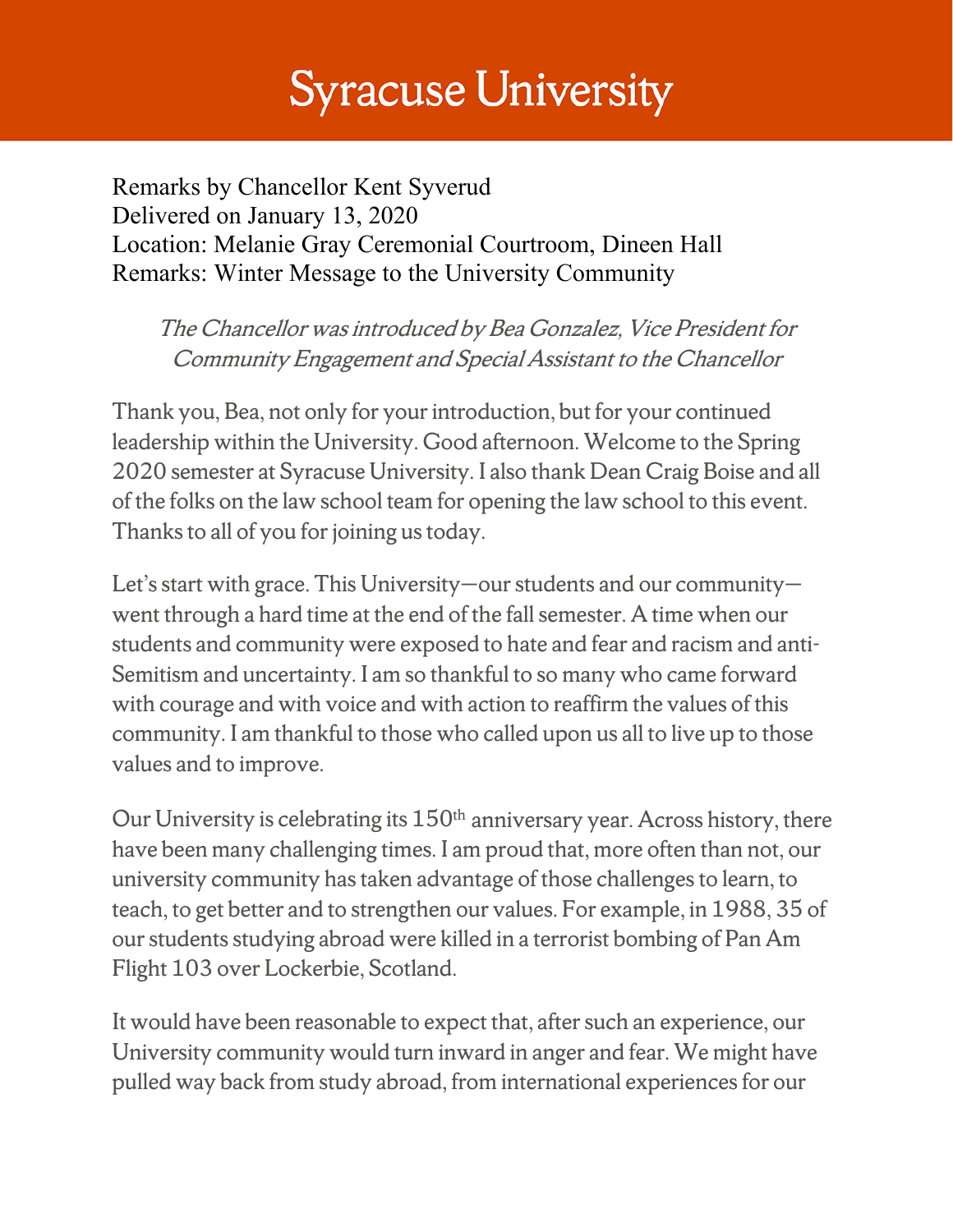students, from embracing people from around the world. We might have given in to hate.

That is not what happened here. After the shock and the fear and the numb sorrow, this community instead reaffirmed its values in new and creative ways, and this University grew better in the process. We grew better through the Remembrance Scholar program, emphasizing memory and peace and paying good forward through service. We grew better through the Lockerbie Scholar program, reaching out to the community in Scotland. We grew better through a scholarly Archives and academic engagement with the archives, and so much more. The result is that, today, this semester, thousands of our students will have an experience abroad, and all of our students will be exposed to a global perspective because we continue to welcome on this campus thousands of students and faculty from all over the world—at last count from 150 countries and many indigenous peoples.

I believe we have arrived at another key moment of challenge for Syracuse. We have a choice right now. A choice whether to seize this moment today to learn, to teach, to get better and to reaffirm our values. I have great confidence that we as a University community are going to choose to do that. That choice, made many times over our 150-year history, is a key characteristic of what has made us uniquely Orange.

I have spent much of the last two months listening. Listening to our students, our faculty, our staff, our alumni, our community partners, to our Board of Trustees. There are many opinions, as there should be at any great university. But there is also a strong consensus that Syracuse can and should now become a world-class model of an academic powerhouse that truly embraces, welcomes and values all people. That aspiration is consistent with our values and our Orange history.

Today, I want to address four aspects of how we can seize this moment to become such a world-class model. First, I want to speak to our academics, and particularly our faculty hiring. Second, I want to speak to our student experience outside the classroom. Third, I want to address our more recent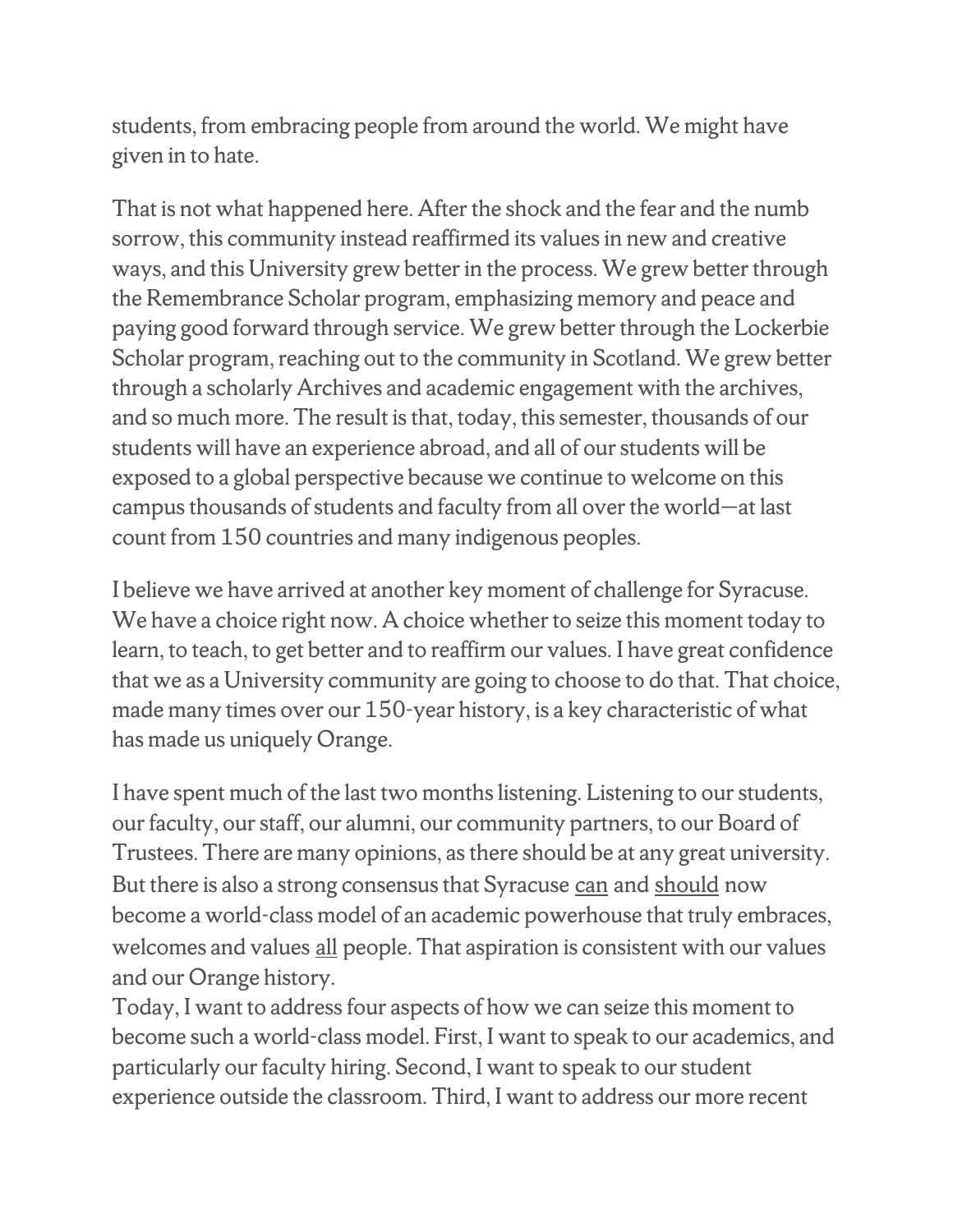specific commitments to diversity and inclusion and safety, including the progress our Board of Trustees has worked hard to advance in the last six weeks. And, finally, I want to address the resources that will secure our Orange Future, including the world-class model I have mentioned.

So starting with Academic Excellence: To be an academic powerhouse that truly embraces, welcomes and values all people, we need world-class leadership, faculty, research and innovation. These are all ingredients that lead, I believe, to student success and growth.

This year, together, we have recruited new leadership, including Cole Smith, the new dean of the College of Engineering and Computer Science, and Rajiv "Raj" Dewan, the new dean of the iSchool. Today is Dean Dewan's first day at Syracuse. These are great new leaders. Similarly, our search for a permanent dean for the S.I. Newhouse School of Public Communications is very promising. I believe we will be able to announce the appointment of an outstanding leader for Newhouse in the coming weeks. We are also blessed with steady guidance at the helm of Academic Affairs, with John Liu now serving as interim vice chancellor and provost and Ramesh Raina stepping into John's previous role as interim vice president for research.

Only one week into his tenure as interim provost, John is already having impact. John has repeatedly emphasized that recruitment and retention of great faculty will return 10 times the investment for this university in terms of student learning and research impact.

Today, I am pleased to share with you that John is introducing a new initiative—the Diversity Opportunity Hires Program. This new effort will give us an immediate edge in the competitive market for hiring diverse faculty candidates. The University already provides financial incentives for hiring from underrepresented minority groups, in the form of an increased cost share from Invest Syracuse to cluster hires. But later this week, John's team will be announcing the details of this new program to intentionally increase diversity among tenured and tenure-track faculty, spread across disciplines and across the University's schools and colleges. These hires will: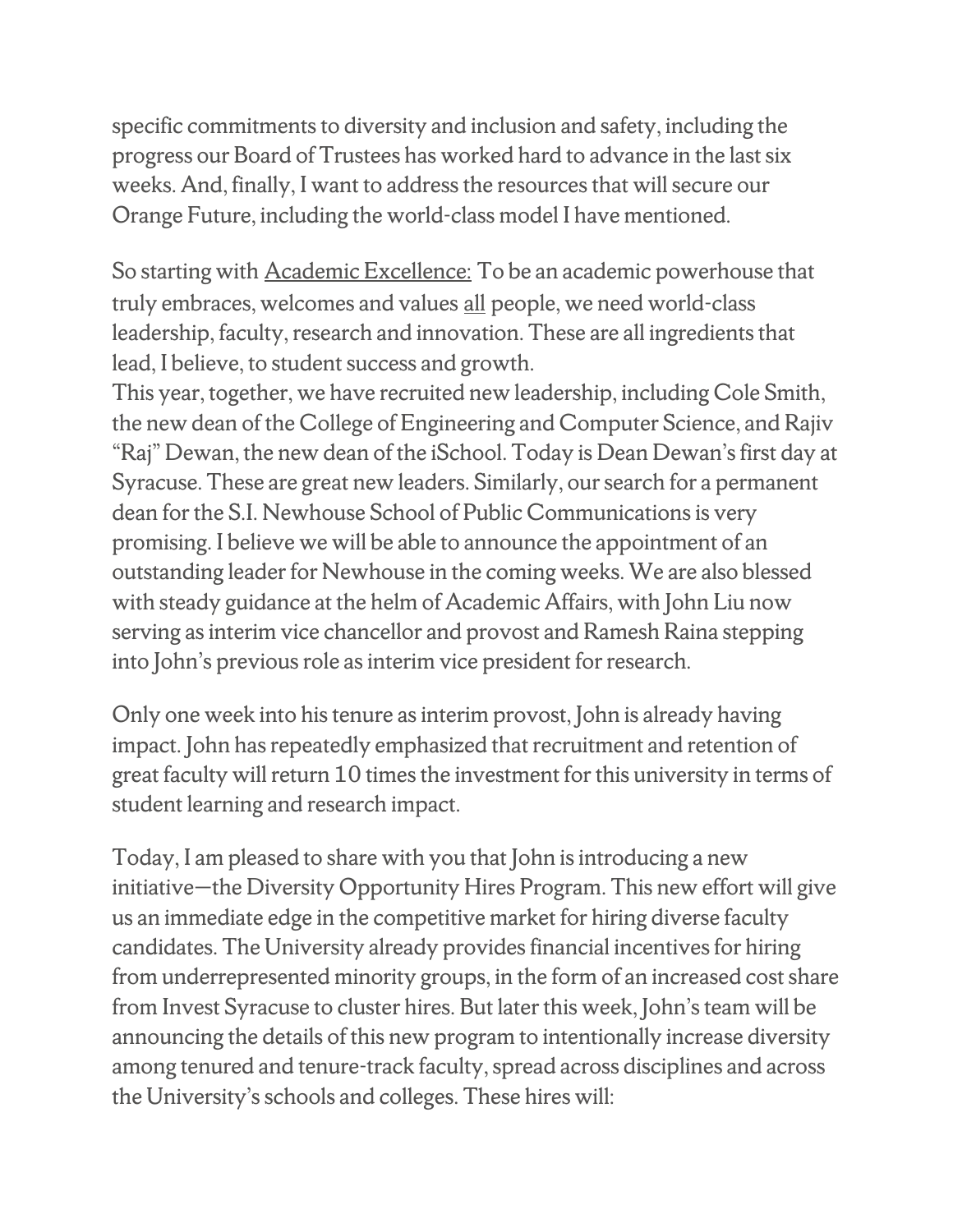- attract diversity to disciplines that currently have little of it;
- provide resources to departments to compete for top talent; and
- incentivize hiring committees and academic leadership to expand searches to ensure diverse candidate pools.

I am also grateful to the outstanding faculty across this university who are collaborating in our research clusters. These clusters are areas where we are investing in existing academic strengths as well as areas where we believe we can be among the best in the world. Some of these involve whole new areas; others take an innovative approach to existing fields.

There's been so much hard work by our faculty and academic leadership in getting these seven clusters identified. We will be adding three additional cluster hire areas to the seven that we identified last year. The first area is Quantum Information Science, which builds on our expertise to unlock the potential of the next-generation technologies being developed. The second area is Citizenship and Democratic Institutions, which leverages our strong programs touching on all aspects of politics, law, policy, journalism, veterans research and broad areas of thought across the social sciences and humanities. The third area is Virtual and Immersive Interactions, which builds on our faculty's innovative work on virtual and extended reality across multiple schools and colleges. You will be hearing more from Provost Liu about these areas as the details are finalized.

Thanks in part to Invest Syracuse funds and these cluster hiring initiatives, we have added 116 new faculty members this academic year – 116. We have hired 20 more to start next fall—so far. Sixty-eight of these new hires are tenured or on the tenure track. Let me put those faculty hires in perspective.

In December, the Chronicle of Higher Education ranked Syracuse University in the top 25 private universities in the nation in terms of hiring tenure-track faculty. That was based on our hiring of 34 tenure-track faculty members in 2018. Let me repeat that. Thirty-four hires put us in the top 25 in the nation.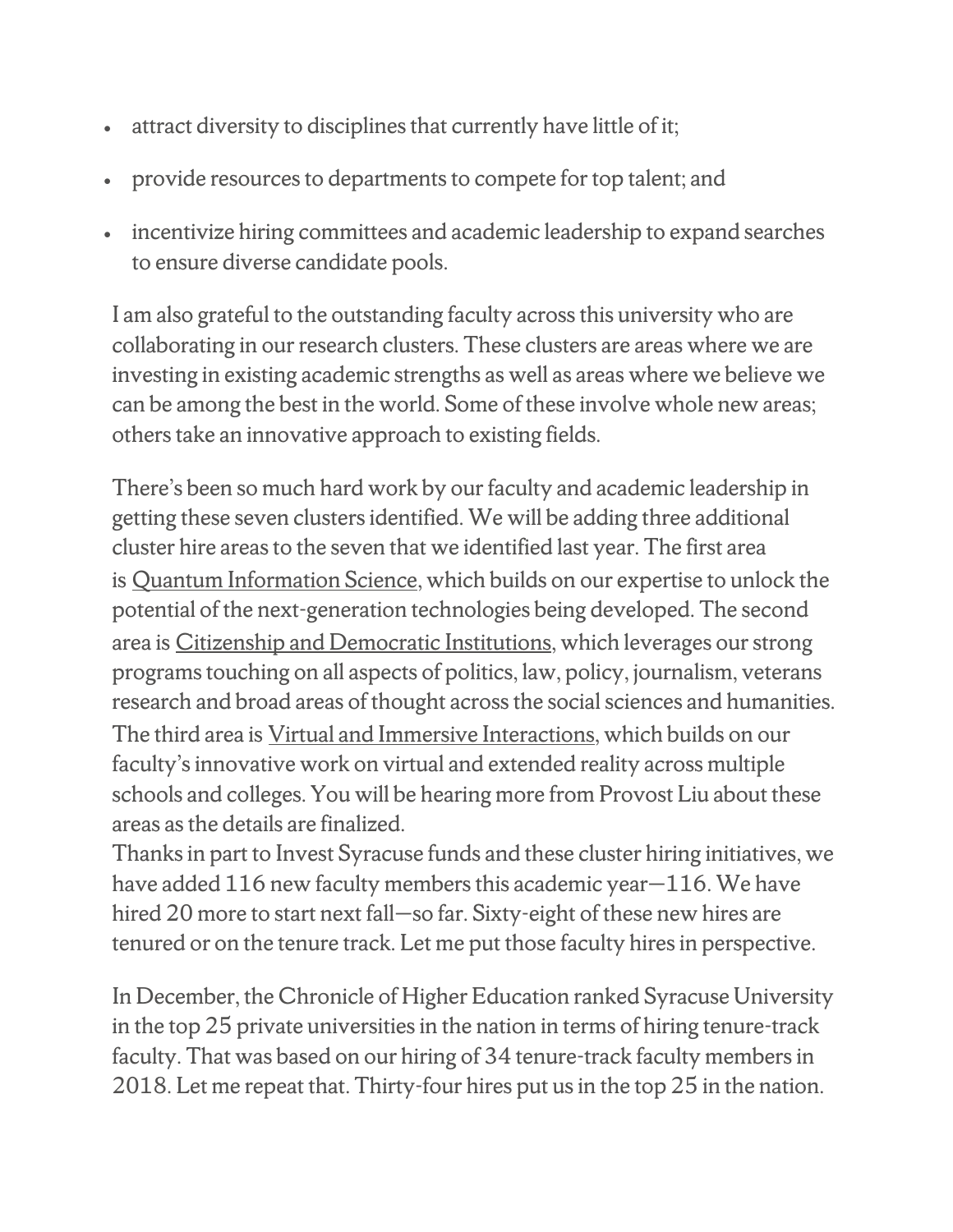We have hired 68 tenured or tenure-track faculty this academic year-so far. We have hired more than the vast majority of universities in the nation in the private realm. At this rate, SU is going to be among the very top level of universities doing hiring both this year and next year.

Very few other universities are building their tenured and tenure-track faculty at this rate. Many are, in fact, shrinking their tenure-track faculty. Not only have we been able to retain world-class scholars and researchers, and need to do even better at that, but we are adding new expertise, new colleagues and new peers, we are building for the future. And it is in context, of this much hiring, this extraordinary hiring, that we are even more strongly incentivizing hiring of faculty from underrepresented groups. I think we can move faster than in the past, because of this.

We also need to continue to innovate in our curriculum, including through online degree program offerings that extend our reach. Right before the holiday break, the College of Law and the Whitman School announced the launch of the nation's first online joint J.D./MBA degree program. We moved quickly to get first-mover advantage, and I want to congratulate Dean Craig Boise and Dean Gene Anderson on their partnership. Our existing online J.D. and MBA programs have been highly successful, and I anticipate that this joint program will be as well. They bring very high-quality and diverse students who could not otherwise benefit from a Syracuse education because of job and family commitments.

Also, this fall, Falk College launched an Online Masters in Marriage and Family Therapy, which has now received full accreditation. This puts a quality therapy degree in reach for working professionals and prepares graduates to work with veterans and military families, couples, children and families.

### Student Experience

To be a world-class model of a university that truly embraces all people, we need more than great faculty and academic programs. We need also to continue to enhance every aspect of our student experience, especially for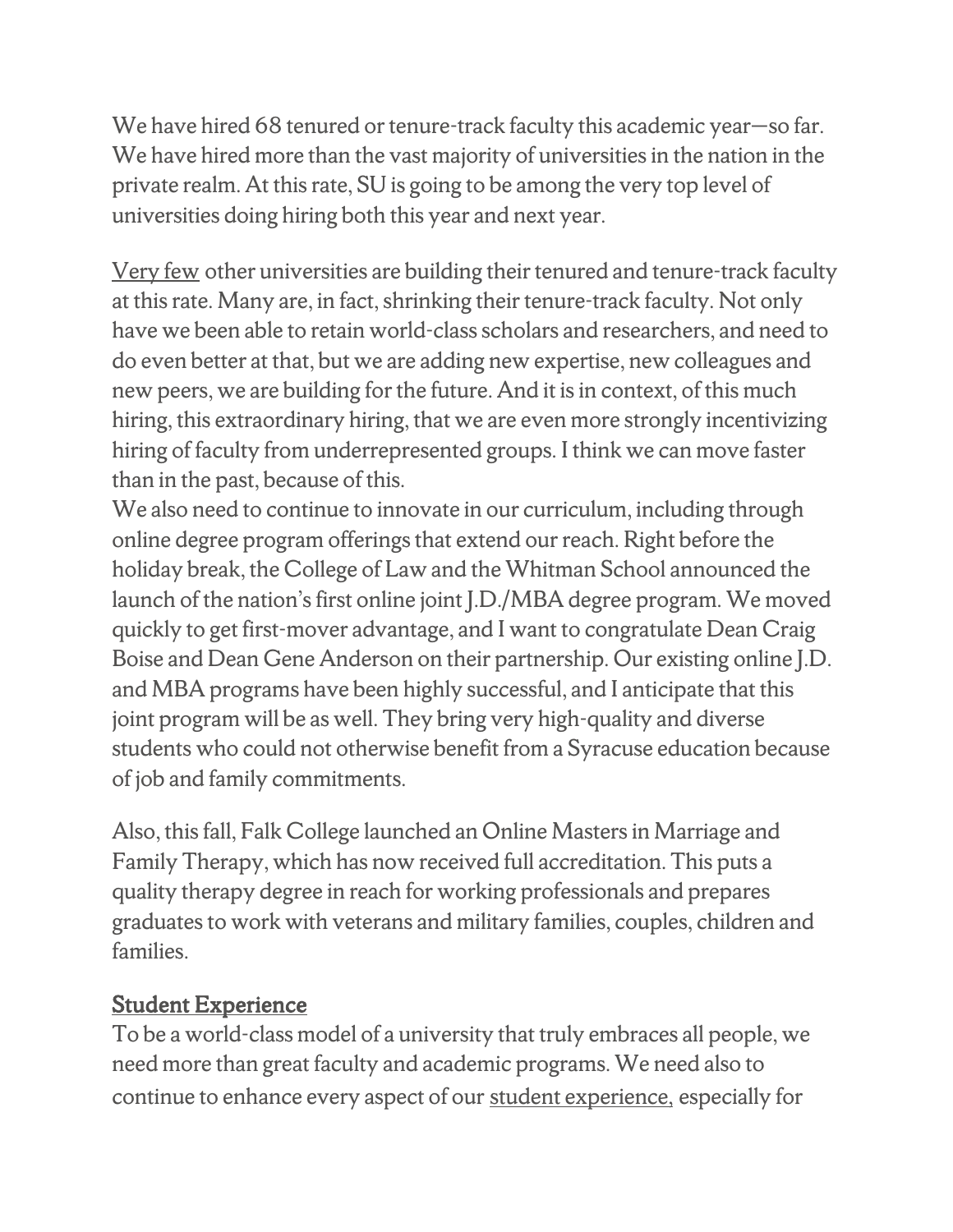those students who have felt unincluded or unsafe. In addressing this student experience, I'd like to begin again with leadership.

The Division of Enrollment and the Student Experience is in the midst of a major transformation, under the leadership of Dolan Evanovich.

This slide shows five recent senior hires or promotions to support student engagement and student success. These individuals significantly expand the expertise and diversity of our Student Experience leadership team. They are: Amanda Nicholson, interim deputy senior vice president for the student experience, who will work closely with Dolan to implement divisional strategy and work with partners across campus on student initiatives on behalf of Enrollment and the Student Experience. Kal Srinivas, interim executive director of student success, who will oversee first-year and transfer programs, career services and retention initiatives. Ryan Williams, vice president for enrollment services, who will now oversee the Office of Institutional Research to ensure that we are making data-driven decisions in both admissions and the student experience. Brittany Zaehringer, senior associate vice president for operations and strategic initiatives, who is serving in a critical role in implementation of recommendations from multiple student groups to make sure that we follow through and execute on what we promised. And today, we announced the hiring of Meredith Davis as the new associate vice president of student engagement—she is shown on the far right side of this slide. Dr. Davis, whose appointment begins on Feb. 3, brings two decades of experience creating innovative programs and initiatives for student engagement that advance the values of diversity, inclusion and equity in programs, policies and practices. She will be overseeing the Office of Multicultural Affairs, the LGBT Resource Center, the Disability Cultural Center, the Center for International Services, the Office of Fraternity and Sorority Affairs, Student Activities, and Student Centers and Programming Services.

This new leadership team is joined by more than 20 additional new hires and positions in student-facing areas. These are professionals in admissions, in student living, in international student services, in the Disability Cultural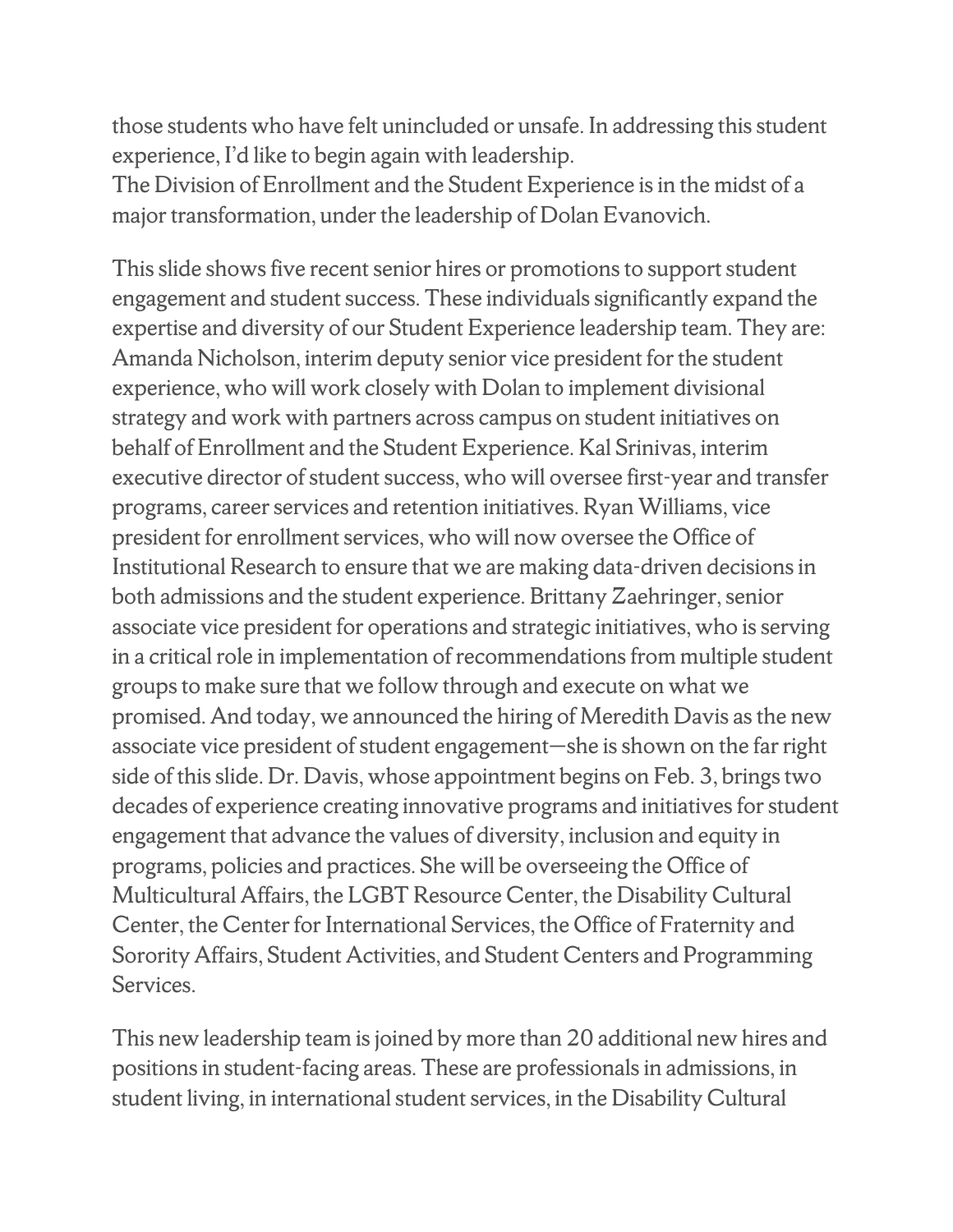Center, in student health and wellness, and in student career services. Together, they are deeply committed, indeed resolved, to build on an Orange history of inclusion to even better model the community and values this moment requires. I am grateful to all of them for rising to this moment.

There has been significant progress already recently in student life. The Barnes Center at the Arch was an important step. We are seeing use of programs and services at much higher rates than in the past. Recreation visits have increased by 153 percent, fitness class participation has increased by 383 percent, and participation in wellness events has increased by 19 percent. Counseling drop-in appointments have been very well-received, particularly with expanded hours because we have increased by 70 percent the numbers of hours and appointments available.

We also continue to work on enhancing on-campus safety and security. In the fall, we committed to hiring 84 residential community service officers and 12 supervisors to provide 24/7 staffing in our residence halls. I am pleased to share that we have hired 11 of 12 supervisors and have hired 63 of the 84 officers. With the remainder of positions being well into the process of being filled. And we have been able to hire diverse candidates for these positions. One-third of the supervisory positions and 48 percent of the officer positions have been filled with people who identify as part of an underrepresented group. In addition, there is now a strong protocol for daily review of all security cameras for functionality and immediate correction of any issues.

We remain focused, as we really should be, on community engagement and community service by our students and all who work on our campus. This fall, more than 485 students used the Shaw Center to participate in academic community engagement. And you just heard Vice President Bea González report that we have exceeded the goal of 15,000 hours of community service to the Syracuse community that we set as part of our 150th-anniversary recognition in a way consistent with those values. She now wants another 15,000, and I will commit to donate a big group of those.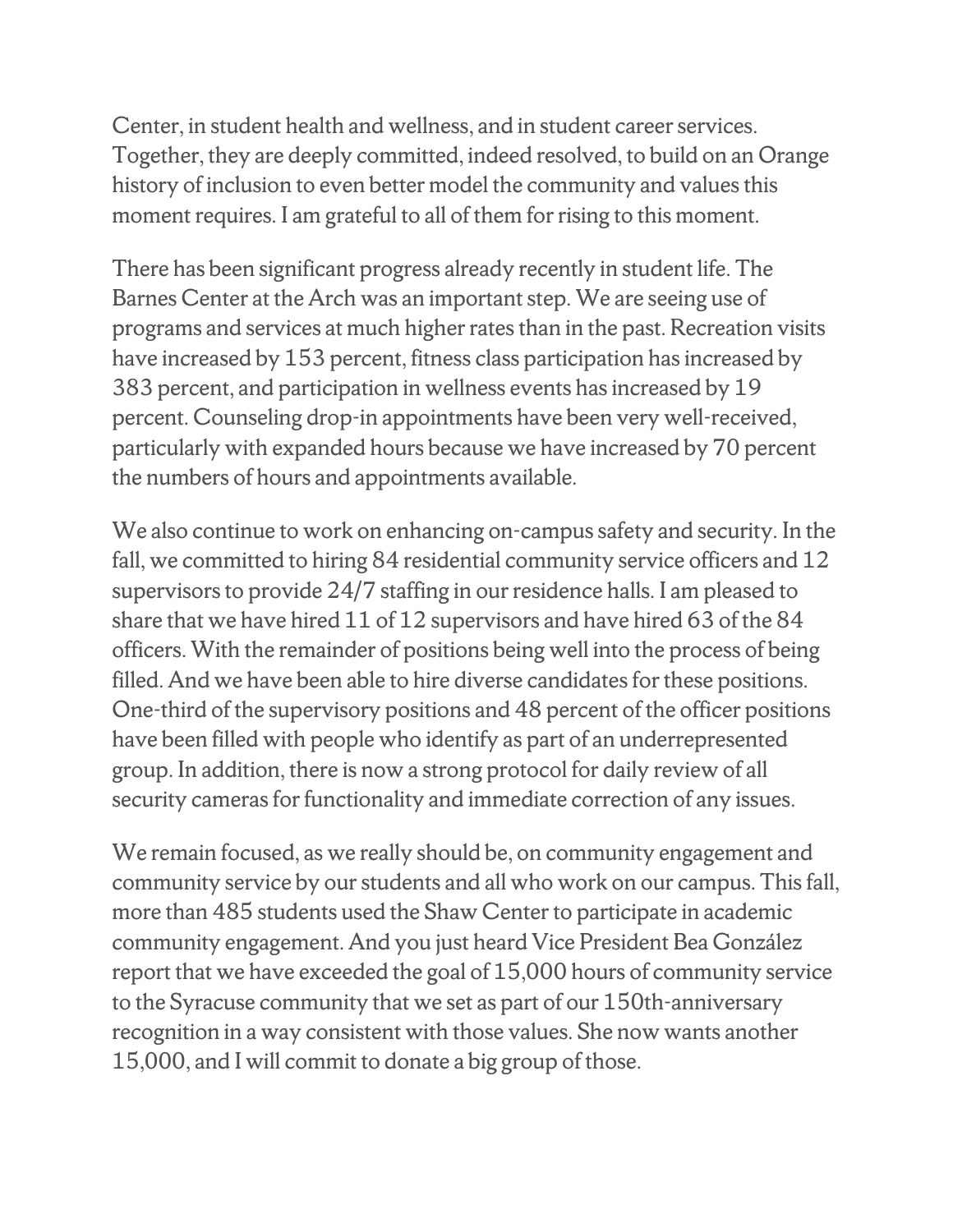I could give many further examples of recent progress toward a world-class and inclusive student experience. The extraordinary academic support and success of our 600 student-athletes, who last semester posted the highest average GPA in our history. The exciting projects coming out of the SOURCE grants program for undergraduate research. The entrepreneurship infrastructure here, which continues to grow and deepen.

These are remarkable signs of advancement on the student experience front, but to leapfrog ahead of our peers and be world class, we need to go further. In particular, we need to continue to enhance community engagement and we need to better nurture student organizations and student leadership opportunities. We also need to create even better housing options for all our undergraduate and graduate students and our faculty and staff.

To expand opportunities for students to work in the community, the Office of Career Services has implemented a tool called Handshake and is working with the Office of Community Engagement to add volunteer opportunities to that database. There are currently trainings being held for community-based organizations to bring more organizations to bear to get help from and give education to our students. This will be promoted to students on campus beginning this month. We have also added additional budget for the Shaw Center for Community Engagement and Hendricks Chapel to enhance volunteer opportunities in the months ahead. And we will double funding to support summer internships for undergraduates with financial need.

I think we must work to nurture student organizations that contribute positively to our campus community, including—and indeed especially for those students with diverse identities. This has already happened in the work of Hillel, which is being continued by the new staff we welcomed this fall after a national search, including a new rabbi and a new executive director. Recently, our SU Hillel chapter received the Phillip H. and Susan Rudd Cohen Outstanding Campus Award from Hillel International. The award recognizes campus Hillels that exemplify the mission of Hillel and continuous efforts to identify and implement best practices to engage every Jewish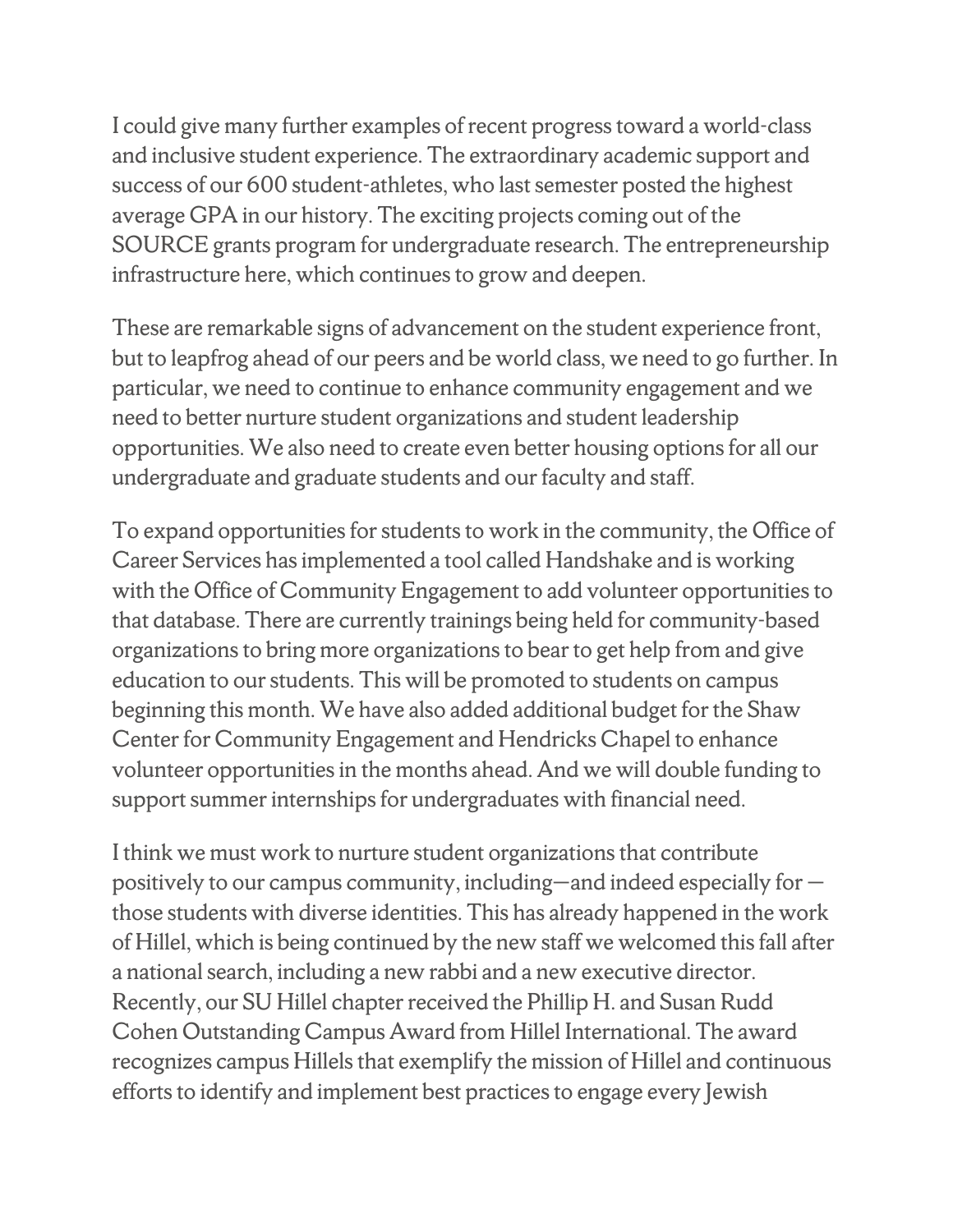student. So many people's work was honored by that award, and I am so grateful to you.

In terms of better housing options: we have now surveyed students, faculty and staff. We are currently analyzing the data to gain insights into demand for University housing and preferences for different housing options and configurations. This work will be completed by May, thanks to the leadership of Chief Financial Officer Amir Rahnamay-Azar and the Enrollment and the Student Experience team. In the meantime, we have signed a contract with My College Roomie, and that new selection system will be implemented this spring, including and incorporating feedback from student advisors. Our team is also working hard with students on expanding the Multicultural Living Learning Communities. A survey to gather additional feedback is live right now. Additional opportunities for input will take place this month with a decision on program expansion by the end of January.

Finally, this spring, we will open the Daniel and Gayle D'Aniello Building, home to the National Veterans Resource Center. This is a world-class facility that is the first of its kind in the nation. It provides a hub for student veterans and connects the University with the veteran community in Central New York and across the nation. It demonstrates our seriousness about being an inclusive place for veterans, both for our students and in our community. The NVRC's impact is already being felt across the University. For example, the new facility will include a gallery space for arts projects, which is facilitating a great partnership with the College of Visual and Performing Arts.

### Diversity and Inclusion

So we talked about academic excellence and the student experience. In addition to the progress in these areas, I must further address the specific commitments I made last semester on behalf of our university related to diversity, inclusion, and safety. We made a lot of promises. One of them was a commitment to provide regular updates, including specifically in this winter message.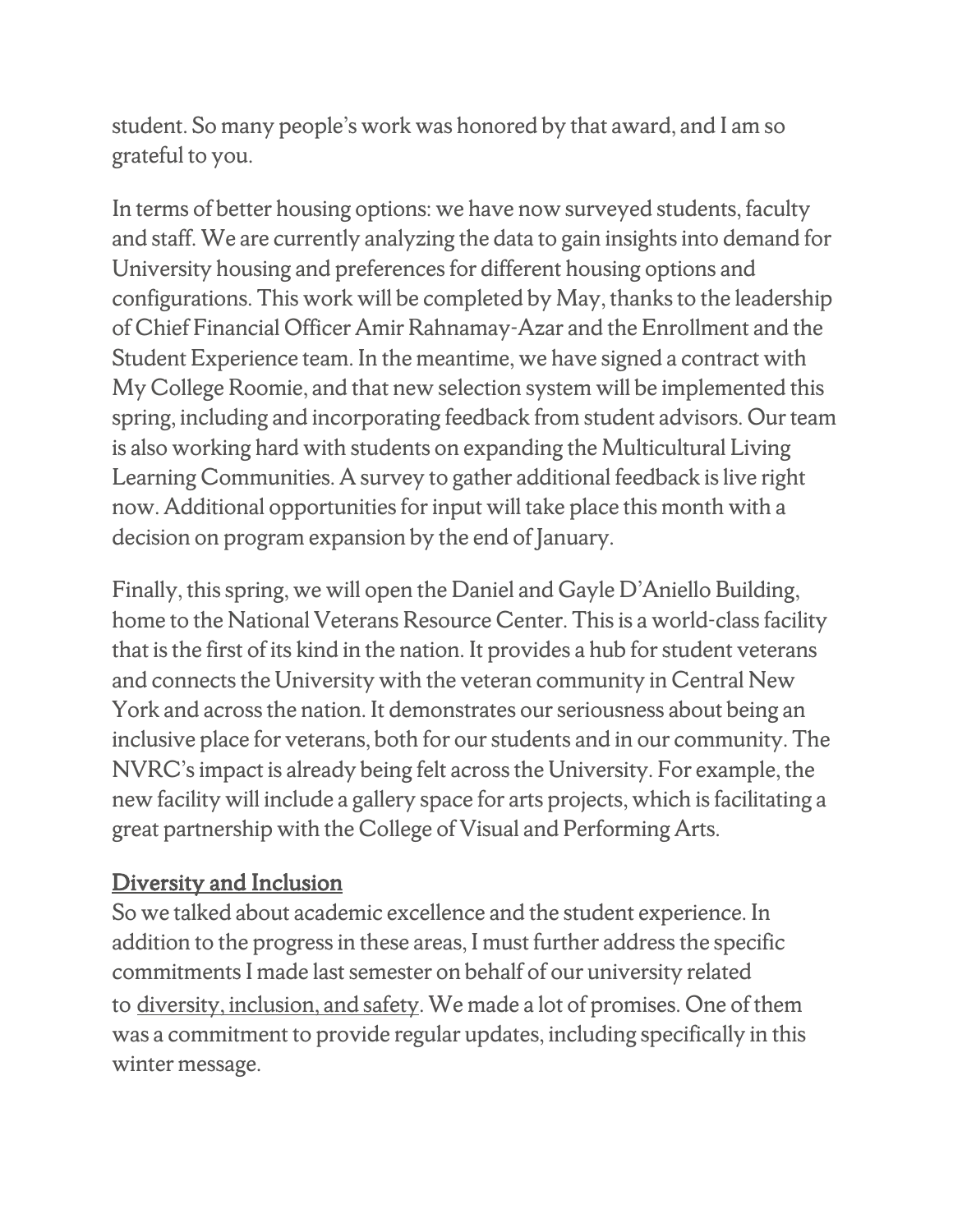In November and December, we made 50 commitments to our students. We have a project management team that worked all through the holidays to make sure we track, perform and achieve these commitments. We have allocated an additional \$5.6 million for diversity and inclusion initiatives that address these commitments—so far. Sixteen new staff members will be added to work on these new and improved programs.

The steering committee working on our campus commitments will be sharing a regular schedule of regular updates starting later this month, so you will know when and how to expect updates. Rather than march through every commitment today, for it would take hours, there are five I will highlight. They are:

- the engagement of the Board of Trustees and Independent Advisory Panel;
- interim steps to address space issues for multicultural students;
- a commitment to our Native American students both on space and permanent recognition of the University's location on ancestral Onondaga lands;
- concrete steps to ensure the dignity and security of the Jewish students on campus; and
- significant investment in international student services.

So, starting first with the Board of Trustees, there has been remarkable recent hard work and progress by our Board of Trustees to engage in making us a world-class model of diversity and inclusion. I want to acknowledge the countless hours members of our board have invested in this important work. As you are aware, the board has formed a Special Committee on University Climate, Diversity and Inclusion. The board has also helped recruit an Independent Advisory Panel of national and international experts on diversity and inclusion and on safety. By June, our board will receive a report from the Special Committee, with input from the Advisory Panel, that includes a comprehensive analysis and recommendations regarding policies,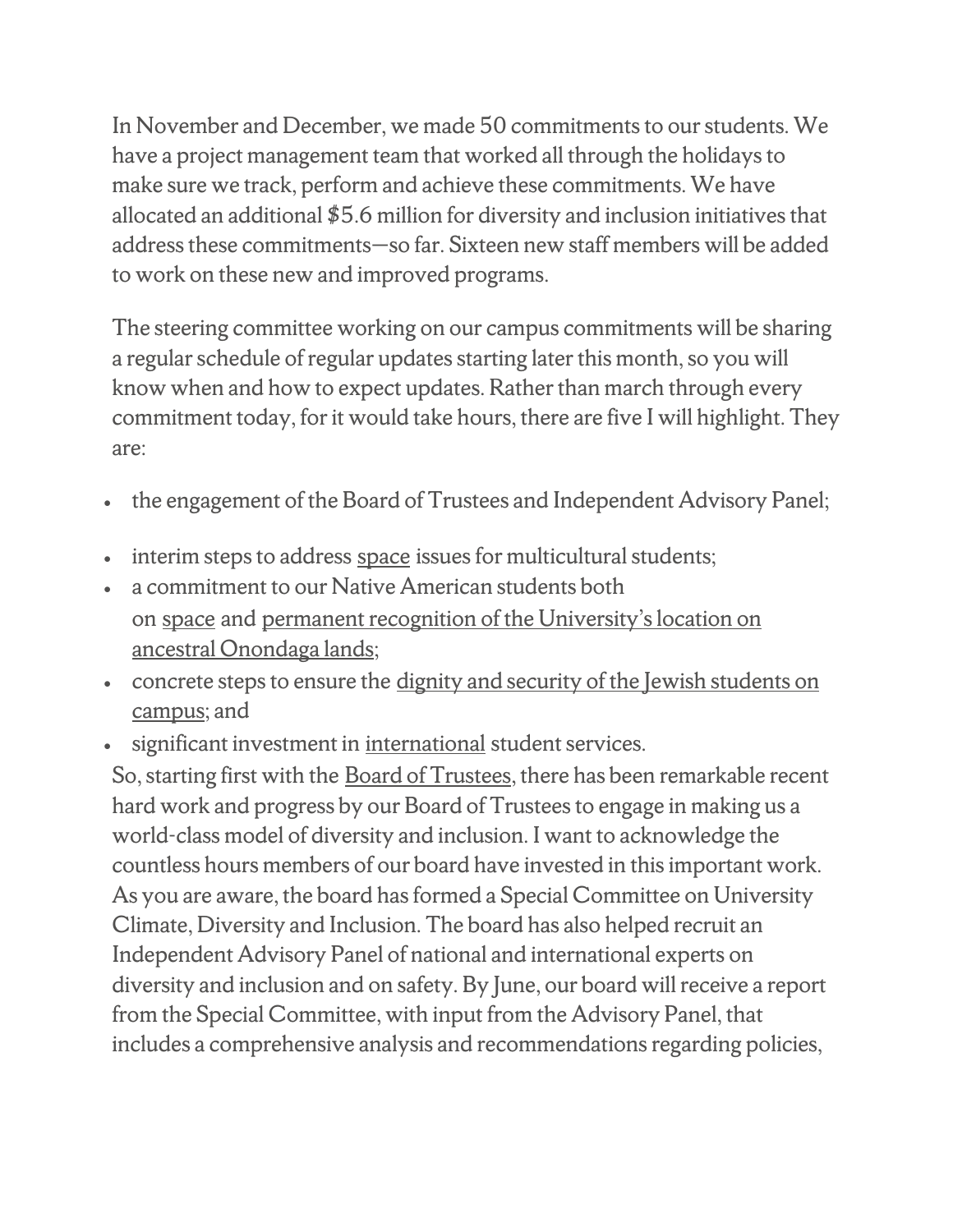programs and other initiatives required to build a sustainable world-class approach to diversity and inclusion.

This report will reflect lots of input from students, faculty, staff and alumni this semester. That engagement has already started, as the board committee leaders were interviewed by our student press yesterday. The report will reflect engagement with our chief diversity and inclusion officer, Keith Alford; with the Council on Diversity and Inclusion; and with the Inclusive Leadership Assembly, which is composed of the individual school and college diversity representatives. Through the University Senate, faculty, staff and students will continue to engage on initiatives, including curriculum changes, the first-year experience and faculty hiring. The report also will benchmark successful practices and programs at the best peer institutions and explore whether these programs can—and should—be introduced and sustained on our campus. That's the board role.

Second, I have heard many students in the Barnes Center about the serious concern for the lack of space on campus for African American and multicultural students—a lack of space that has long plagued multicultural Greek organizations and has also become an issue for all of our multicultural student groups during the Schine Center renovations, which will not be done until the fall. I am pleased to announce that we are designating Room 550 in Bird Library to address this need—a study lounge and a meeting-andconvening space that will be open during all of Bird Library's hours. This arrangement will be in effect until the renovated Schine Student Center is opened. For the longer term, Student Experience and Campus Planning staff have been working hard over the winter break to identify excellent options for permanent new space for multicultural Greek life on this campus. They will be meeting with student leaders soon to review those options. I am optimistic we are about to move dramatically forward in this area, too.

Third, before Christmas I met with our Native American students, and I assured them we will work with them on options for retaining the space they currently have on Euclid or will find them even better space that meets their needs for a home on this campus. There will be no decisions made about the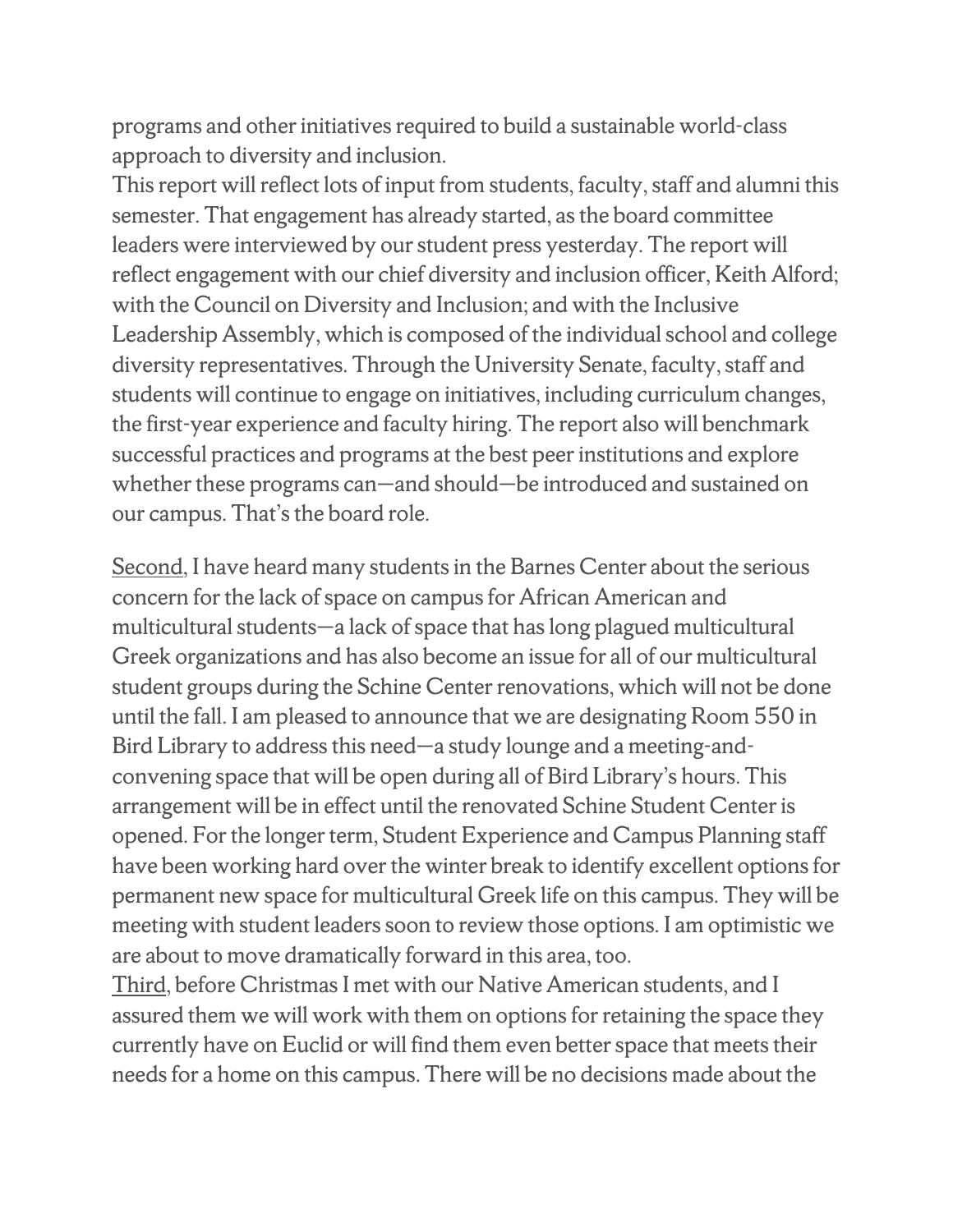space for our Native American students, our indigenous students, without their input and agreement—I have personally made that commitment. We are also working to form a broad committee to make recommendations for the form of and location for a permanent marker on campus that acknowledges that Syracuse University stands on the ancestral lands of the Haudenosaunee and the Onondaga Nation.

Fourth, we are working with our Jewish students to complete a security assessment of Hillel and to review that assessment with Hillel's leadership. We think this is particularly urgent and important in light of continued anti-Semitic violence that occurred around the country in the last few months. And finally, we have appointed Juan Tavares, director of the Center for International Services, as the formal liaison to work directly with our international students on their concerns. In December, \$400,000 was allocated to expand the center's programming, including the Intercultural Conversations Project. Four additional staff members will be hired to support various aspects of services that international students need. There are 50 commitments; this is just five examples. We are taking prompt action on the commitments we made last semester. We are making investments in programs and people. I believe this work requested

emphatically by our students is helping us become a better place.

### Securing our Orange Future

I have described things we have promised to do, things we are already doing, and actions we are determined to take to make Syracuse University truly world class. As I have talked about many new investments that we are making, savvy people among you who know our history might be asking: Can we really afford all this? We already had great ambitions for our university in our strategic plans. Now we clearly are committing to do more to model a world-class university that truly welcomes and includes all people, no exceptions. This is expensive in terms of time and money. Can we secure the Orange future that we have just been promising? I want to tell you that the answer is emphatically yes.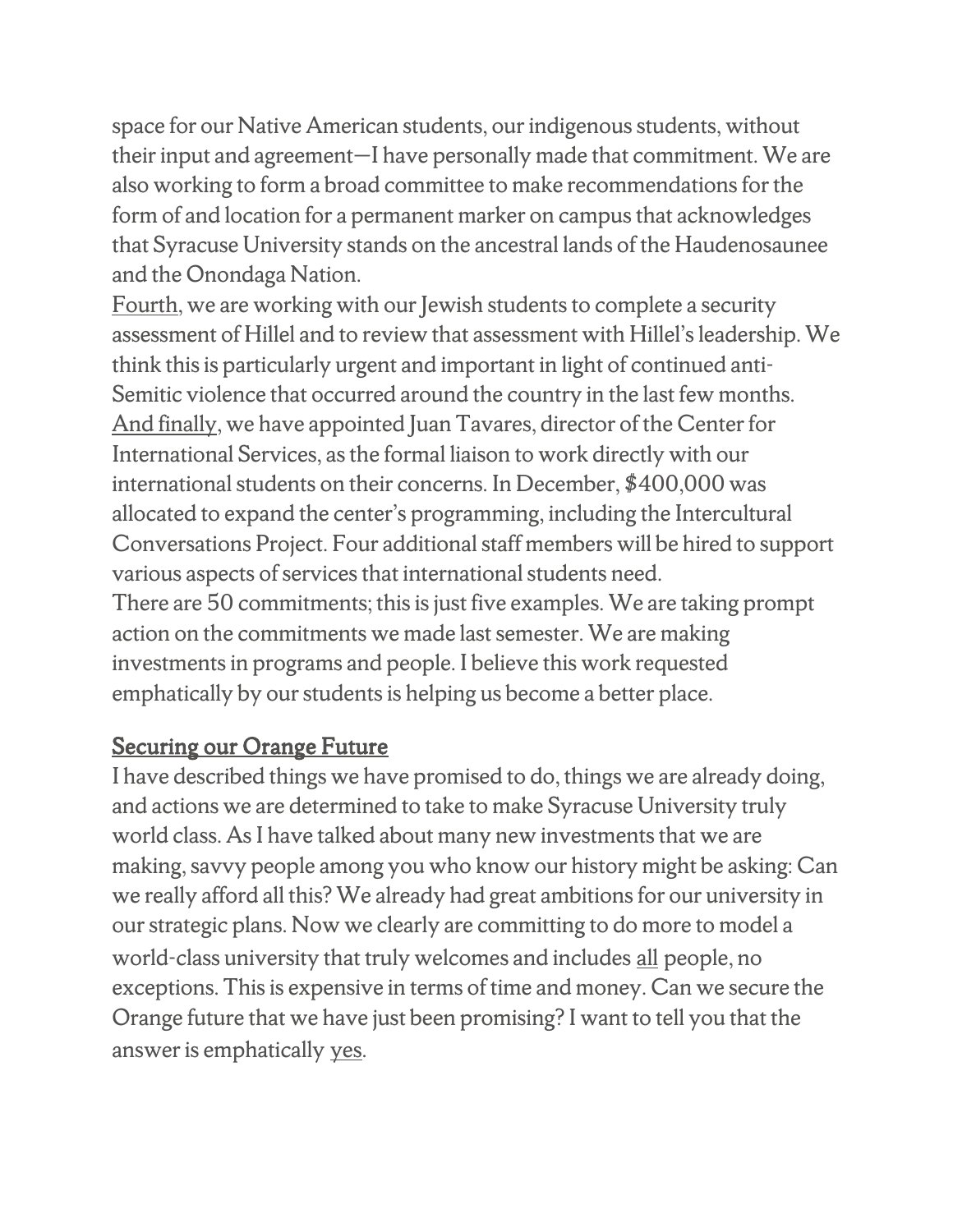Syracuse University is in a stronger financial position than it has ever been. This is not something that every university is able to say. If you read the higher education press regularly, you know many institutions—institutions more famous than us—are in financial difficulty. They are cutting faculty, programs and services. We are not. We are growing, and we have a brighter future. This is true because of important steps we have taken together to secure our future in schools, colleges and departments. We have a truly balanced budget, and we have now done that for years.

Second, we have been managing our endowment responsibly and well. The University's total endowment stands at \$1.43 billion as of Nov. 30. We are drawing less than 4 percent a year from the endowment. By balancing our budget and managing our expenditure from the endowment, we are giving the University degrees of freedom to respond to urgent priorities in the future. We are building our finances to assure a long-term, sustainable Syracuse University that really can afford to aim high to model a world-class experience for all.

In December, Chief Financial Officer Amir Rahnamay-Azar's team successfully completed a bond issuance that restructured the University's debt. It was a great achievement. It takes advantage of historically low interest rates. Our University debt structure, and particularly that taken on in 2010, was complicated, risky and represented a serious challenge for our University. This restructuring in December simplified our debt in a way that is very advantageous for the long term. This restructuring was only possible—even in all of the challenges we were facing then—because of our recent outstanding financial performance and strong credit rating.

These accomplishments in budget, endowment and debt help put us in a strong position to do the things we have described as well as weather economic change.

The fourth key resource for our future is philanthropic performance. That is why in November we launched Forever Orange: The Campaign for Syracuse University. The campaign has enabled us to have our best first six months in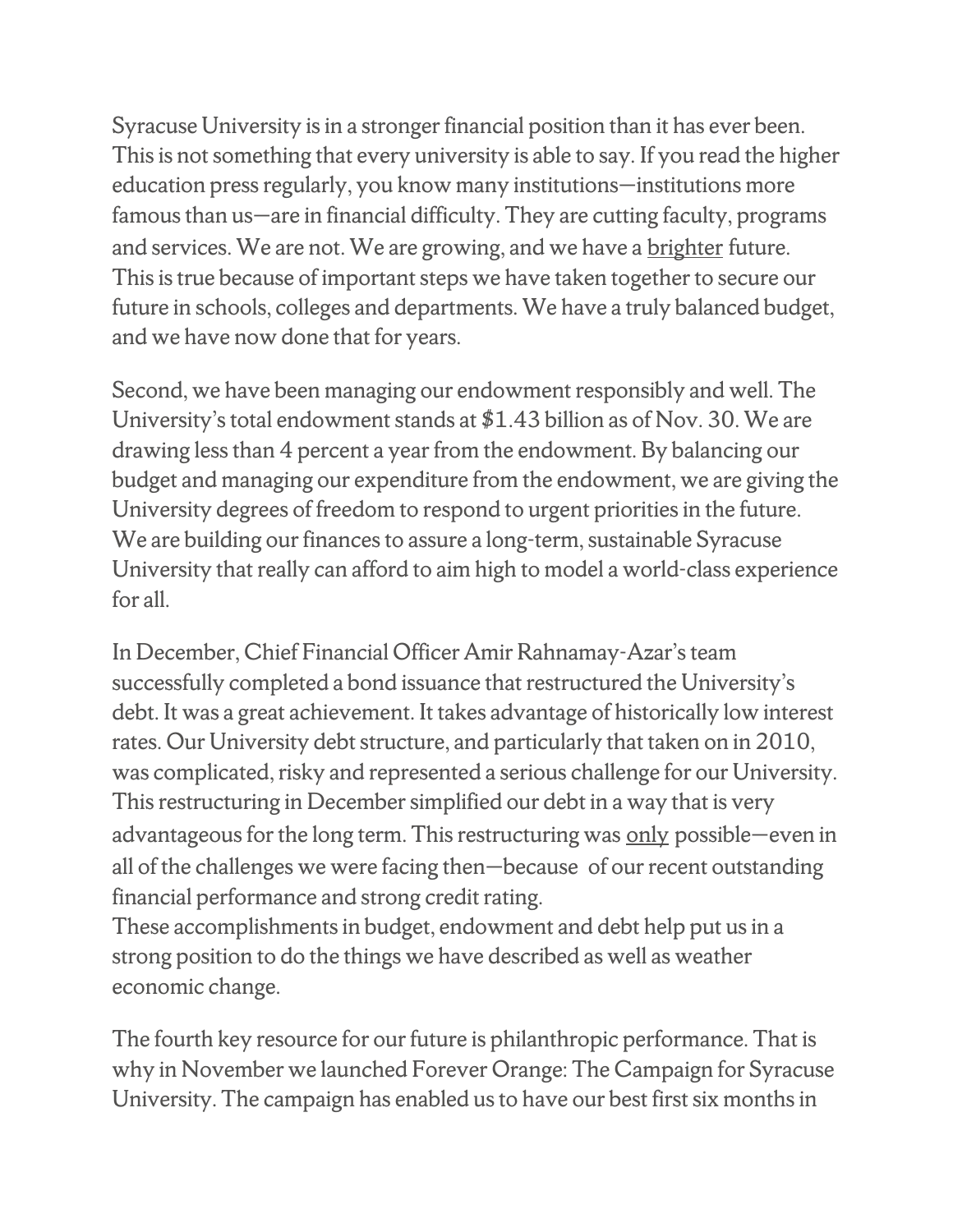fundraising ever (from July 1-Dec. 31, 2019)—best as measured by both cash and new commitments.

We have raised more than \$55 million for scholarships over the last two years, including millions focused on helping first-generation students, students of color and international students. We now are focused on raising much more as one of our major priorities in the Forever Orange campaign.

In the fall, we celebrated a \$25 million commitment from the Lally family to enhance the student-athlete experience.

And as of today, our generous supporters have pledged well over \$800 million on the way to our  $$1.5$  billion goal. These are big numbers. They might seem abstract, but these dollars will help countless students and programs at Syracuse, including the things we have promised, and will make us even better and stronger. I am so grateful to all who have helped.

And finally, just today, we announced the largest gift in Syracuse University's history.

That intention from the Newhouse Family Foundation to pledge \$75 million is for people and programs that will ensure that the S.I. Newhouse School of Public Communications maintains its position as a world-class leader for educating students across the range of communications disciplines. This tremendous investment in curriculum, innovation and student support not only benefits students at the Newhouse School, but raises the national profile for and impact of the entire university. I want to thank Donald Newhouse and the Newhouse Family Foundation for this historic gift and their leadership in ensuring that Syracuse University continues to educate the leaders of tomorrow.

So, when we make commitments to seize this moment to become an even better university for all, there is every reason to believe that resources are on the way to follow through. I certainly intend to work hard to make that true.